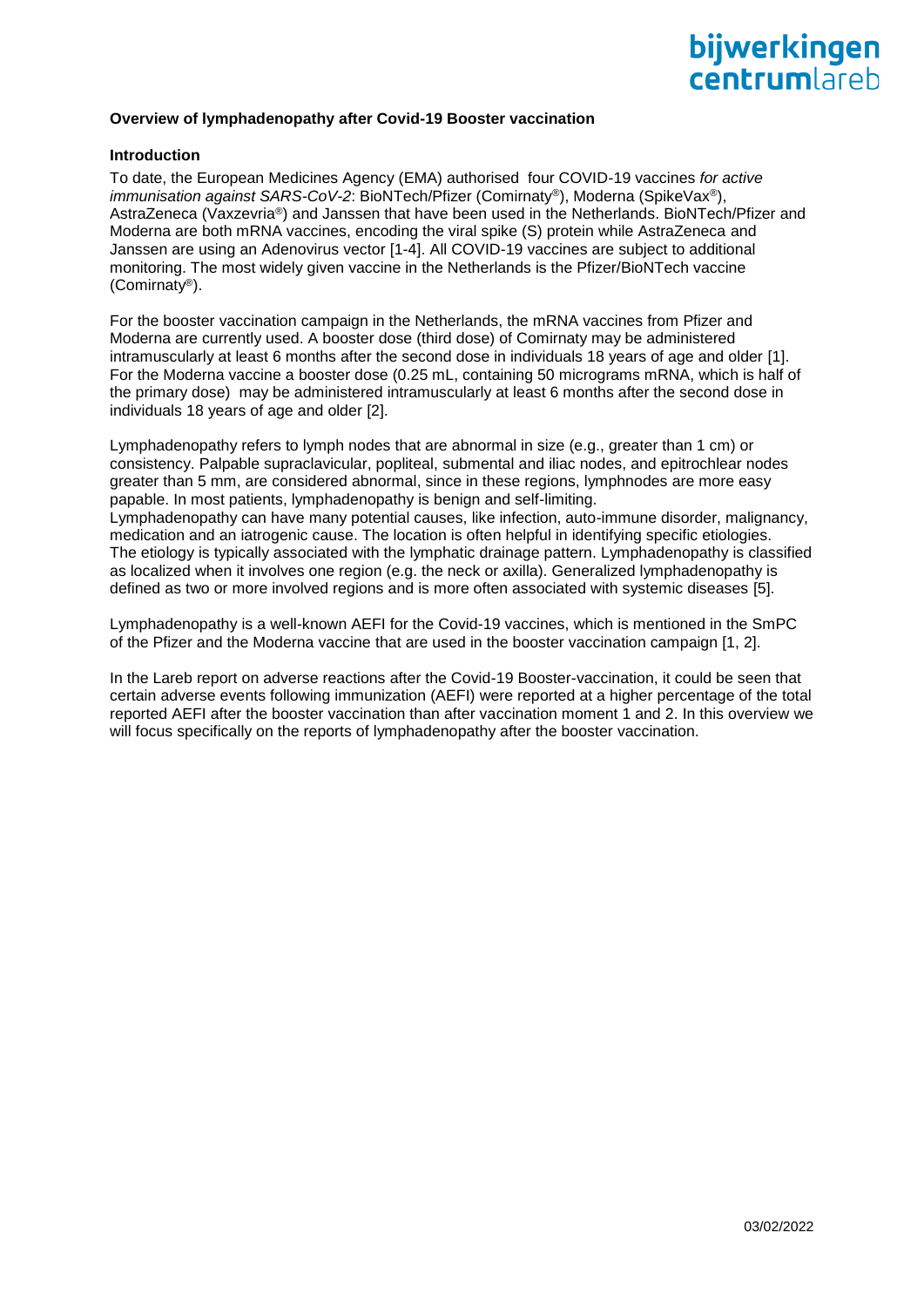# bijwerkingen **centrum**lareb



*Figure 1. Top 20 of most commonly reported AEFI (percentage of total number of AEFI) per vaccination moment*

# **Reports**

During the daily triage of reports it was noted that a large part of reports concerned lymphadenopathy. Until 25-01-2022 a total of 714 reports relating to lymphadenopathy for the booster vaccination were processed by Lareb. It should be noted that not all received reports for the booster vaccination campaign have been processed and coded yet, hence they are not part of the current overview.

Table 1. Reports on lymphadenopathy per vaccination moment on MedDRA PT level

|                                  | Reports per vaccination moment |                |     |       |
|----------------------------------|--------------------------------|----------------|-----|-------|
| <b>MedDRAPT</b>                  |                                | $\overline{2}$ | 3   | Total |
| Injection site lymphadenopathy   | 1                              | 4              | 18  | 23    |
| Lymphadenitis                    | 27                             | 24             | 12  | 63    |
| Lymphadenopathy                  | 2792                           | 2539           | 582 | 5913  |
| Lymphadenopathy mediastinal      | 1                              | 3              |     | 4     |
| Paratracheal lymphadenopathy     | 1                              | 1              |     | 2     |
| Vaccination site lymphadenopathy | 2                              | 20             | 102 | 124   |
| <b>Total</b>                     | 2824                           | 2591           | 714 | 6129  |

Table 1 a. Reports on lymphadenopathy per vaccination moment on LLT level

|                               | Reports per vaccination moment |   |  |       |
|-------------------------------|--------------------------------|---|--|-------|
| <b>MedDRALLT</b>              |                                |   |  | Total |
| Axillary adenopathy           | 4                              | 4 |  | 8     |
| Axillary lymph nodes enlarged | 5                              |   |  |       |
| Axillary lymphadenitis        | っ                              |   |  |       |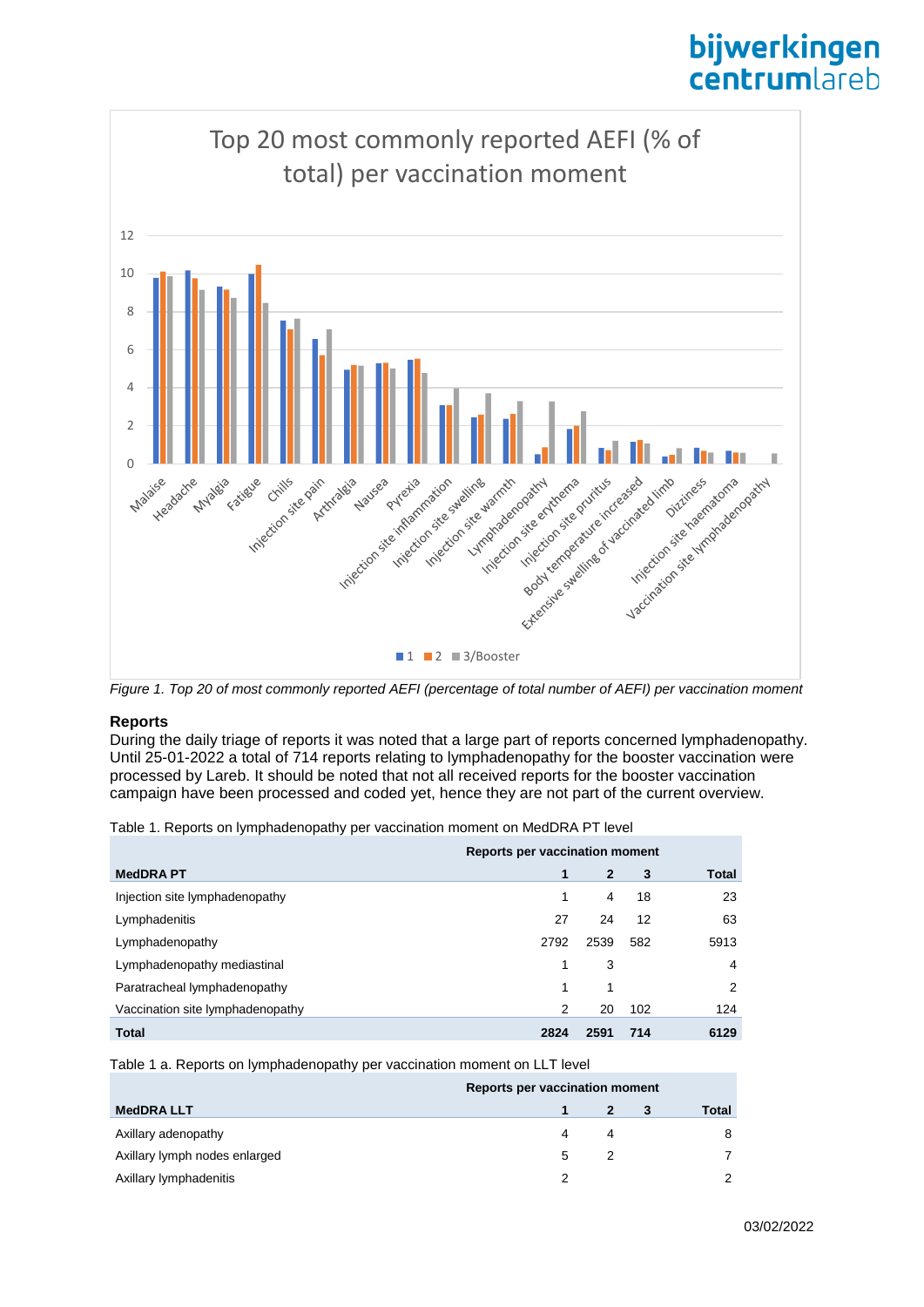# **bijwerkingen**<br>centrumlareb

| Enlarged lymph nodes (excl infective)      | 2              |      |     | $\overline{2}$ |
|--------------------------------------------|----------------|------|-----|----------------|
| Generalised lymphadenopathy                | 2              |      |     | 2              |
| Gland in neck                              | 1              |      |     | 1              |
| Glands swollen                             | 3              | 2    |     | 5              |
| Groin nodes                                |                | 1    |     | 1              |
| Inguinal lymph nodes enlarged              | 1              | 3    |     | 4              |
| Injection site lymphadenopathy             | 1              | 4    | 18  | 23             |
| Lymph node disorder                        |                |      | 1   | 1              |
| Lymph node inflammation                    |                |      | 1   | 1              |
| Lymph nodes cervical swollen               | 1              |      |     | 1              |
| Lymph nodes enlarged                       | 4              | 3    |     | 7              |
| Lymph nodes, enlarged (excl lymphadenitis) | 1              |      |     | 1              |
| Lymphadenitis                              | 21             | 22   | 10  | 53             |
| Lymphadenitis cervical                     | $\overline{2}$ | 2    |     | 4              |
| Lymphadenitis NOS                          | 1              |      |     | 1              |
| Lymphadenopathy                            | 812            | 607  | 73  | 1492           |
| Lymphadenopathy axillary                   | 1158           | 1378 | 434 | 2970           |
| Lymphadenopathy cervical                   | 476            | 288  | 39  | 803            |
| Lymphadenopathy inguinal                   | 45             | 18   | 5   | 68             |
| Lymphadenopathy mediastinal                |                | 1    |     | 1              |
| Lymphadenopathy paratracheal               | 1              |      |     | 1              |
| Lymphadenopathy thoracic                   |                | 1    |     | 1              |
| Mediastinal lymphadenopathy                | 1              | 2    |     | 3              |
| Mesenteric adenitis                        | 1              |      | 1   | 2              |
| Occipital lymphadenopathy                  | 1              |      |     | 1              |
| Painful lymphadenopathy                    | 1              |      |     | 1              |
| Paratracheal lymphadenopathy               |                | 1    |     | 1              |
| Postauricular lymphadenopathy              | 4              | 1    |     | 5              |
| Preauricular lymphadenopathy               |                | 1    |     | 1              |
| Subclavicular lymphadenopathy              | 127            | 95   | 13  | 235            |
| Submandibular lymphadenopathy              | 6              | 2    |     | 8              |
| Supraclavicular lymph nodes enlarged       | 120            | 126  | 16  | 262            |
| Swollen glands                             | 6              | 3    |     | 9              |
| Swollen lymph nodes                        | 12             | 4    | 1   | 17             |
| Vaccination site lymphadenopathy           | 2              | 20   | 102 | 124            |
| total number of reported EAFIs             | 2824           | 2591 | 714 | 6129           |

Table 2. Reports on lymphadenopathy per vaccination brand

|               | Reports per vaccination moment |              |     |              |
|---------------|--------------------------------|--------------|-----|--------------|
| Vaccine brand | 1                              | $\mathbf{2}$ | 3   | <b>Total</b> |
| Astrazeneca   | 244                            | 25           |     | 269          |
| Janssen       | 163                            |              |     | 163          |
| Moderna       | 776                            | 363          | 60  | 1174         |
| Pfizer        | 1636                           | 2203         | 653 | 4492         |
| Non specified | 4                              |              |     | 5            |
| <b>Total</b>  | 2824                           | 2591         | 714 | 6129         |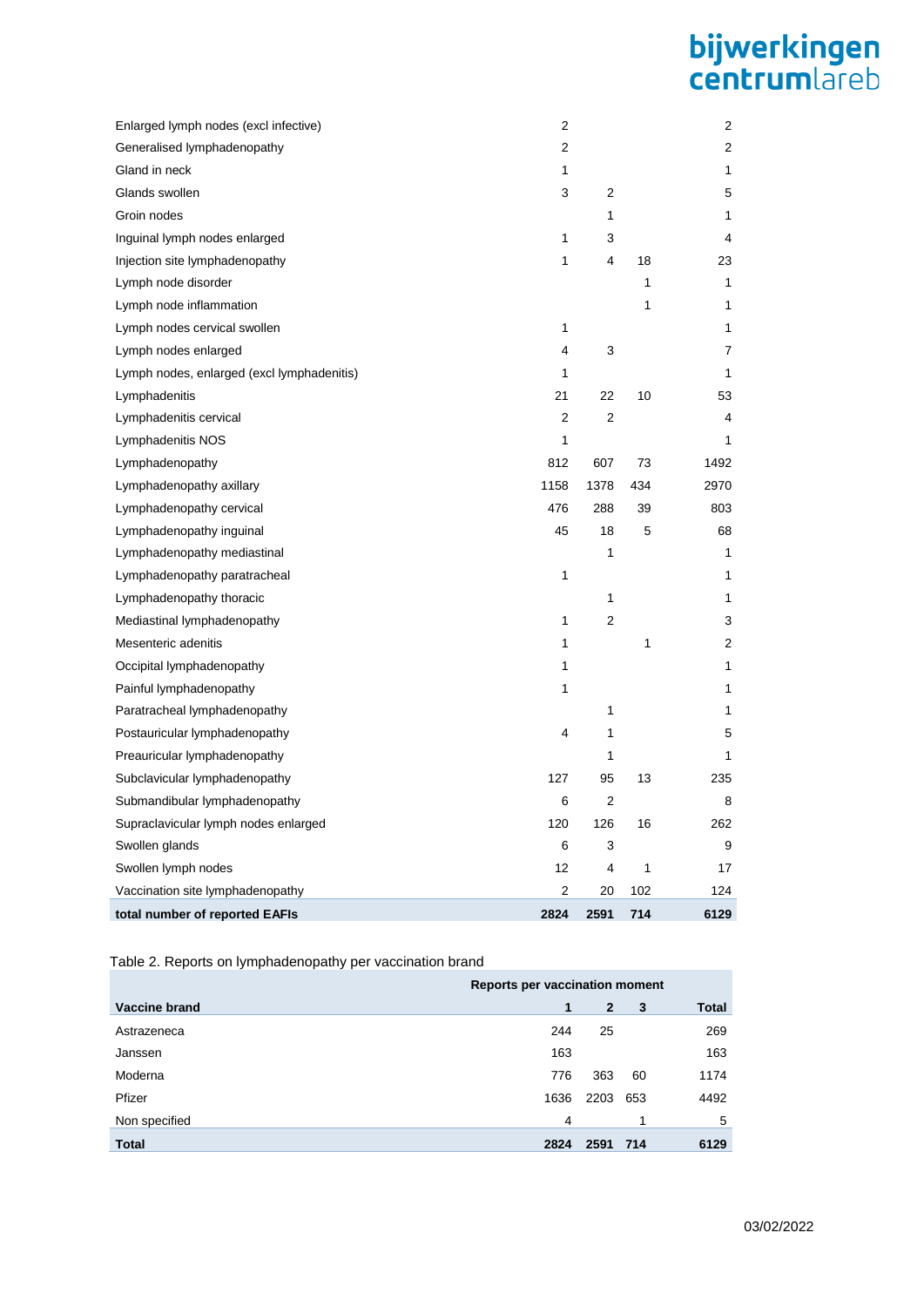The mean latency period for the occurrence of lymphadenopathy after each vaccination moment is given in table 3. It can be seen that the latency period is shorter for each subsequent vaccination moment. The duration of the reaction is also slightly longer for vaccination moment 3.

Table 3. Mean latency period and duration for lymphadenopathy per vaccination moment

|                             | <b>Vaccination moment</b> |      |      |  |
|-----------------------------|---------------------------|------|------|--|
|                             |                           | 2    | 3    |  |
| <b>Number of reports</b>    | 2824                      | 2591 | 714  |  |
| Mean latency period in days | 3.45                      | 1.92 | 1,13 |  |
| Mean duration in days       | 6,72                      | 6,14 | 6,96 |  |

To quantify the severity/impact of the reported complaints, we used a custom-made field on the Lareb reporting form, which asks how people were affected by the reaction. The average score per vaccination moment and per vaccine brand is shown in table 4.

Table 4. Mean of impact score on reporting form per vaccination moment and brand **Mean of Impact Score on Reporting form (from 1-5) Vaccination moment**

| $\sim$<br>$\sim$<br>. . |      |      |      |
|-------------------------|------|------|------|
| Vaccine brand           |      | 2    | 3    |
| Astrazeneca             | 2,97 | 3,00 |      |
| Janssen                 | 2,74 |      |      |
| <b>Moderna</b>          | 2,63 | 2,92 | 2,88 |
| <b>Pfizer</b>           | 2,75 | 2,82 | 3,00 |
| Not specified           | 3,00 |      | 2,00 |
| <b>TOTAL</b>            | 2,74 | 2,84 | 2,99 |

# In some reports the swelling was referred to as a tennis-ball, golf ball or avocado. To highlight, some cases with a clear description of the reaction were selected:

### NL-LRB-00729552

This spontaneous report from a consumer or other non-health professional concerns a female aged 20-30 years, with vaccination site lymphadenopathy, chills, headache, malaise, fatigue, injection site swelling, injection site induration, extensive swelling of vaccinated limb, pyrexia following administration of covid-19 vaccine for Covid 19 immunisation with a latency of 1 day. The patient is recovering from vaccination site lymphadenopathy. Lymphadenopathy is described as a thick bump which is painful/bruised of 20-10 cm, under the armpit. Because of this, her arm couldn't hang down or move and was numb and she due to this couldn't sleep. The patient visited a general practitioner who said that due to the enlarged lymph node at the vaccinated arm a nerve was pinched.

#### NL-LRB-00774950

This spontaneous report from a consumer or other non-health professional concerns a female aged 50-60 years, with lymphadenitis following administration of covid-19 vaccin Pfizer for covid 19 immunisation with a latency of 16 days. She was vaccinated on December 21 2021 and on January 6 2021 was still suffering from painful lymph nodes in her neck. Het General Practitioner diagnosed this as lymphadenitis. The patient has not recovered from lymphadenitis at the time of reporting. She is using analgesics for the pain.

#### NL-LRB-00726694

This spontaneous report from a consumer or other non-health professional concerns a female aged 30-40 years, with vaccination site lymphadenopathy, chills, headache, malaise, fatigue, injection site pain, injection site warmth, injection site inflammation following administration of covid-19 vaccin pfizer for covid 19 immunisation with a latency of two days. The patient has not recovered from chills, has not recovered from fatigue, has not recovered from headache, The reaction is described as an enormous swelling underneath the armpit at the vaccinated arm. At the moment of reporting she is recovering from local injection site reactions but the lymphadenopathy has not recovered.

#### NL-LRB-00719617

This spontaneous report from a consumer or other non-health professional concerns a female aged 30-40 years, with lymphadenopathy, chills, headache, malaise, injection site erythema, injection site warmth, injection site pruritus, injection site swelling, injection site inflammation following administration of covid-19 Pfizer vaccin for covid 19 immunisation with a latency of 1 day. The reaction is described as swelling in the left armpit (tennis ball size) and breast tissue (left breast) is also swollen. At the moment of reporting she has not recovered from lymphadenopathy. She is treated with paracetamol.

#### NL-LRB-00721846

This spontaneous report from a consumer or other non-health professional concerns a female age unknown, with lymphadenopathy cervical, myalgia following administration of covid-19 vaccin Pfizer for covid 19 immunisation with a latency of two days. The reaction is described as swelling the size of a tennis ball in my armpit of the arm where it was pricked. Extending to the chest and thick glands in the neck. The patient has not recovered from lymphadenopathy cervical and has not recovered from myalgia.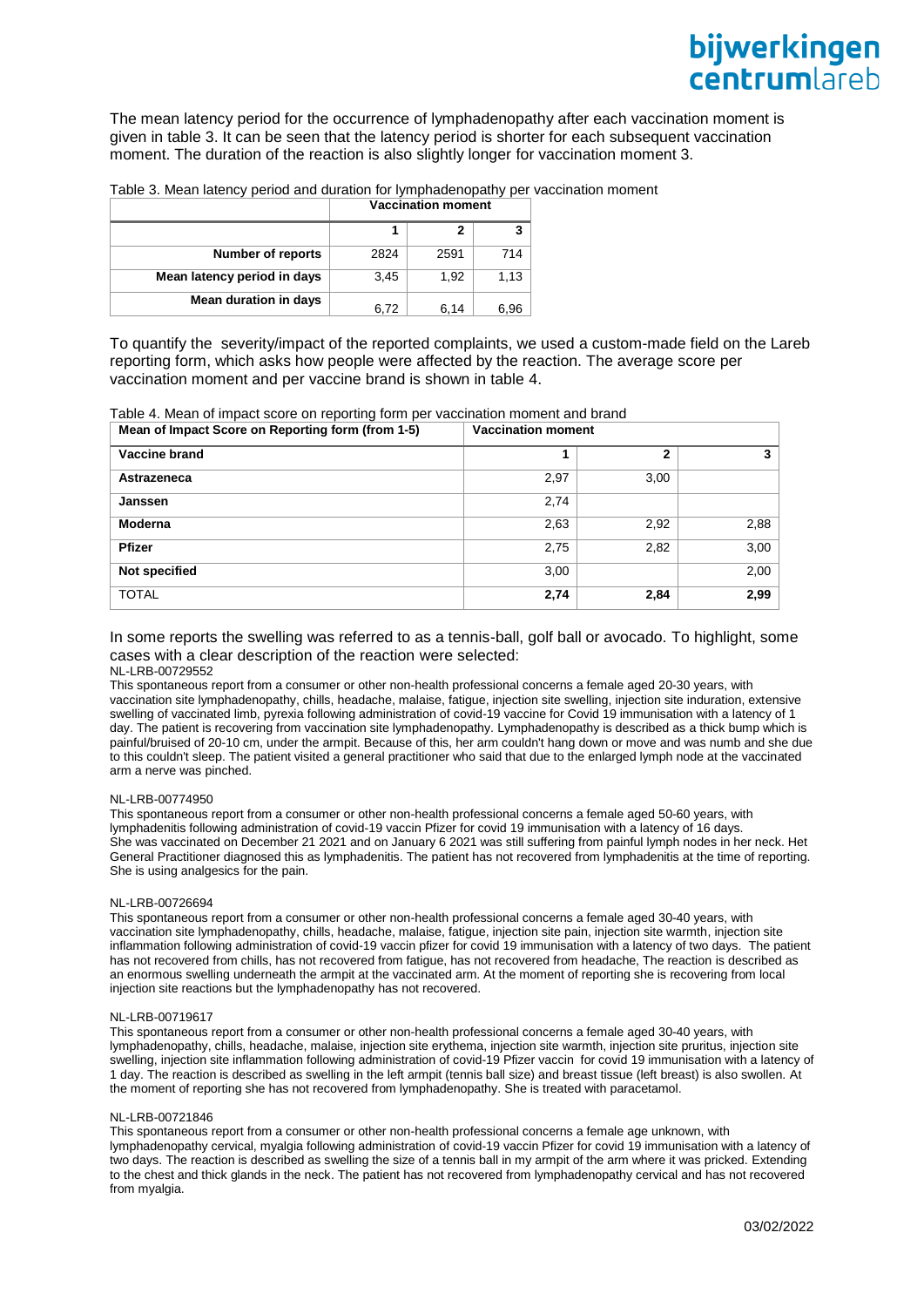# *SmPC*

In the SmPC for the Pfizer vaccine lymphadenopathy is listed as an Uncommon (incidence ≥ 1/1,000 to < 1/100) ADR after vaccination. A higher frequency of lymphadenopathy (5.2% vs 0.4%) was observed in participants receiving a booster dose (third dose) compared to participants receiving 2 doses [1]. In the Moderna SmPC lymphadenopathy is listed as very common. Lymphadenopathy was captured as axillary lymphadenopathy on the same side as the injection site. Other lymph nodes (e.g., cervical, supraclavicular) were affected in some cases [2].

# *Data on usage*

In total 7,985,352 booster and third vaccinations have been given in the Netherlands until 19 January 2022. Since 6 October, approximately 132,478 people with a serious immune disorder have received their third vaccination at the GGD [6]. Since not all lymphadenopathy cases Lareb received have been processed and coded, we have not yet calculated reporting rates per vaccination moment.

# *Literature*

Axillary lymphadenopathy ipsilateral to the vaccination site has been clinically and radiologically reported after administration of COVID-19 vaccines [7-10]. Özütemiz et al [10]. describe that this can be an important diagnostic dilemma, particularly in cancer patients who are being staged or re-staged, as this benign entity may mimic metastasis, cause unnecessary biopsies and changes in therapy. They report on a breast cancer patient and a patient with squamous cell carcinoma of the head and neck, who had already received the first two doses of mRNA type COVID-19 vaccines before, now presenting with new hypermetabolic reactive lymphadenopathy on FDG PET/CT after the third booster dose.

Cohen et al. [8] performed a study to determine the overall incidence of hypermetabolic lymph nodes after vaccination with the Pfizer vaccine and also its relevance to PET-CT scan interpretation in oncologic patients. A total of 728 vaccinated patients (All-Vac group) were included: 346 received the first dose only (Vac-1 group) and 382 received the  $2<sup>nd</sup>$  dose as well (Vac-2 group). The incidences of hypermetabolic lymph nodes were 45.6%, 36.4%, and 53.9% in All-Vac, Vac-1, and Vac-2 groups, respectively. Cohen et al. [9] furthermore explored the incidence of hypermetabolic lymph nodes over time after the third Pfizer administration, and its relevance to [18F]FDG PET-CT interpretation in oncologic patients. A total of 179 consecutive oncologic patients that underwent [18F]FDG PET-CT scan after a third Pfizer vaccine dose were included. The incidences of all-grade hypermetabolic lymph nodes and grade 3-4 hypermetabolic lymph nodes were 47.5% and 8.9%, respectively. Hypermetabolic lymph nodes were identified on 82.5% of studies performed within the first 5 days from vaccination.

# *Mechanism*

Vaccination-associated reactive lymphadenopathy is considered a local adverse reaction to vaccination (similar to pain and swelling) and is more commonly observed after receipt of the novel COVID-19 mRNA vaccines compared with other vaccines [11-14]. Similar to many vaccines, mRNA vaccines depend on antigen-presenting cells migrating to regional lymph nodes to elicit both a cellular (T-cell) and humoral (B-cell) immune response. Compared with protein-based vaccines, mRNA vaccines elicit a more robust and rapid B-cell proliferation in the germinal center of the lymph node, likely increasing the incidence of lymphadenopathy [11].

Cohen et al. [7] reported a high correlation between the presence of hypermetabolic lymph nodes after COVID-19 vaccine and serologic antibody testing after vaccination. Cohen et al. [7] describe that based on literature the characteristics of COVID-19 vaccine-associated hypermetabolic lymphadenopathy following the first and second vaccine doses were reported to be different. This probably reflects the difference between the immune response elicited by a first vaccine dose and the amnestic response induced by a booster given 3 weeks later. Unlike the naive cells involved in the primary immune response following a first vaccination, the memory B cell and T cell responses are different following booster vaccinations. The memory cells have already undergone clonal expansion, differentiation, and affinity maturation, so the amnestic immune response has a minimal lag period.

# Discussion and conclusion

Local reactogenicity, such as injection site swelling, warmth, inflammation and erythema have been reported to Lareb relatively with a higher percentage after the booster vaccination compared to other AEFIs. Lymphadenopathy (MedDRA PT) is reported with a percentage of 3.29 % of the total reported AEFIs, while this is 0.87% for the second and 0.51% for the 1st vaccination moment. The SmPCs of